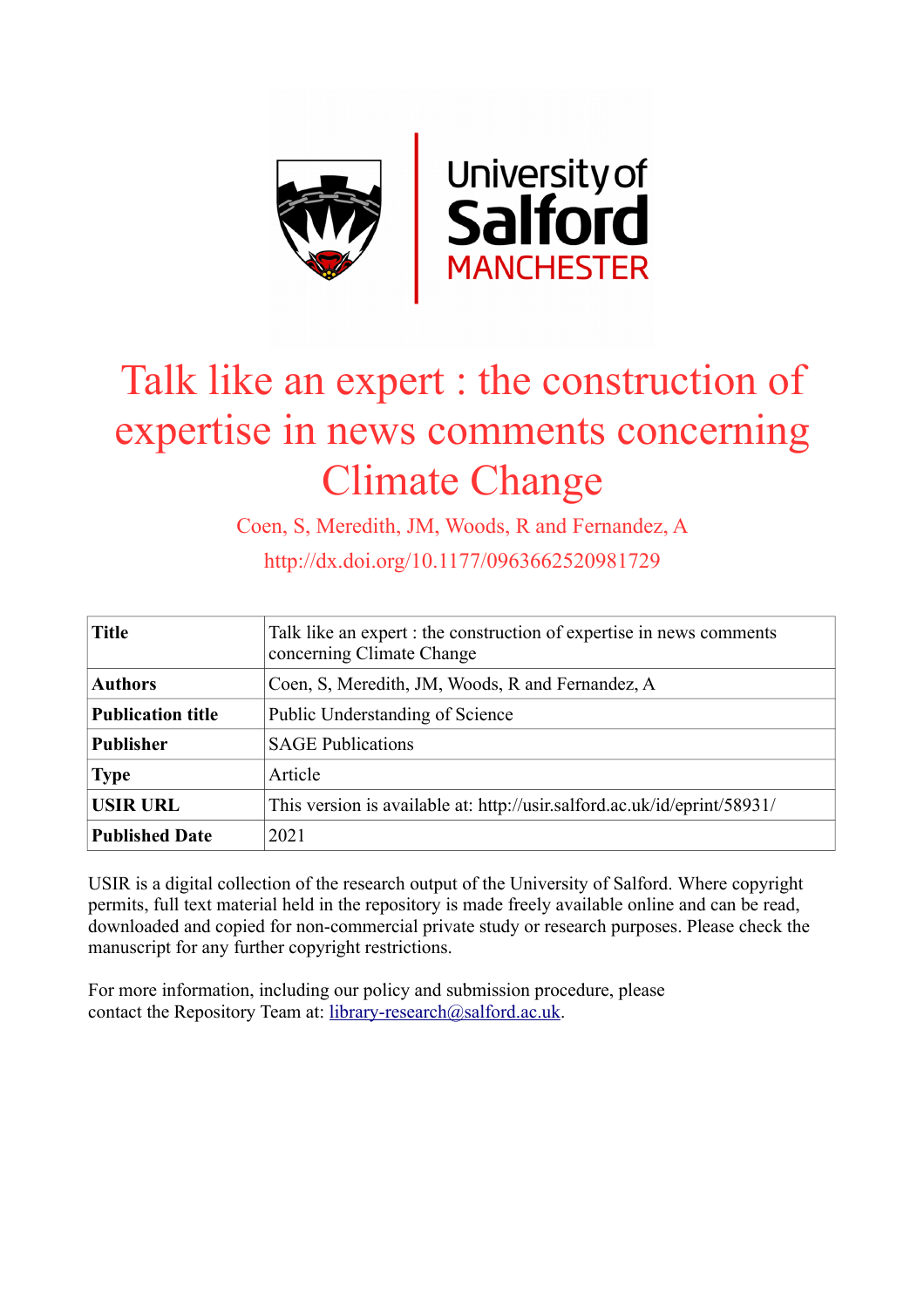



*Research article*

**Talk like an expert: The construction of expertise in news comments concerning climate change**

Public Understanding of Science  $1 - 17$ © The Author(s) 2020



DOI: 10.1177/0963662520981729 Article reuse guidelines: [sagepub.com/journals-permissions](https://uk.sagepub.com/en-gb/journals-permissions) [journals.sagepub.com/home/pus](https://journals.sagepub.com/home/pus)



**Sharon Coen** University of Salford, UK

**Joanne Meredith** University of Wolverhampton, UK

**Ruth Woods** Robert Gordon University, UK

**Ana Fernandez** Canterbury Christ Church University, UK

#### **Abstract**

This article explores how readers of UK newspapers construct expertise around climate change. It draws on 300 online readers' comments on news items in *The Guardian, Daily Mail* and *The Telegraph*, concerning the release of the International Panel on Climate Change report calling for immediate action on climate change. Comments were analysed using discursive psychology. We identified a series of discursive strategies that commenters adopted to present themselves as experts in their commentary. The (mostly indirect) use of category entitlements (implicitly claiming themselves as expert) and the presentation of one's argument as factual (based on direct or indirect technical knowledge or common sense) emerged as common ways in which readers made claims to expertise, both among the supporters and among the sceptics of climate change science. Our findings indicate that expertise is a fluid concept, constructed in diverse ways, with important implications for public engagement with climate change science.

## **Keywords**

climate change, comments, expertise, online news, media

#### **Corresponding author:**

Sharon Coen, School of Health and Society, University of Salford, Fredrick Road, Salford M66PU, UK. Email: [s.coen@salford.ac.uk](mailto:s.coen@salford.ac.uk)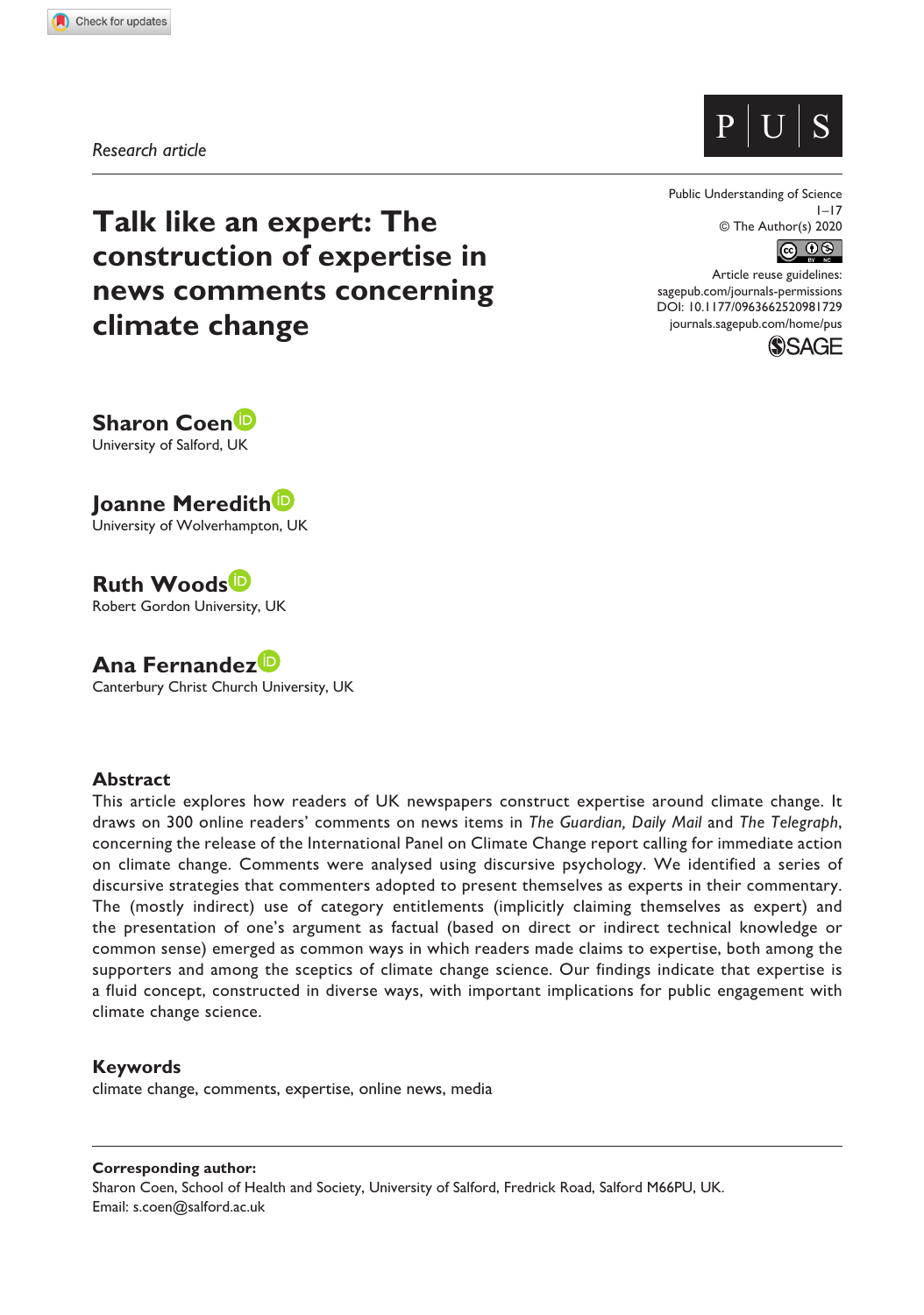# **Introduction**

At a time that is often identified as the 'post-truth' era, it becomes important to understand how people represent reality and their entitlement to claiming what is real and what isn't. When it comes to understanding and orienting our behaviour in a novel unknown area, we often rely on experts, that is, people with higher levels of knowledge, skill and experience in the subject (Hertzum, 2014). The literature on expertise is vast, and a recent review demonstrates that expertise has been approached and defined in a variety of ways, depending on the particular area of research (Farrington-Darby and Wilson, 2006). Recently, however, traditional accounts of expertise – defined as the possession of specific abilities and knowledge which sets some people apart from others in specific areas – have been undermined by what appears to be acritical rejection of existing knowledge, leading to what Nichols (2017) calls the 'death of expertise'. We therefore ask, 'How do people manage and claim expertise in a context in which expertise itself is under threat?' This question becomes particularly important when talking about climate change (CC), a complex issue involving numerous scientific disciplines, including chemistry and physics (e.g. Seinfeld and Pandis, 2016), meteorology (e.g. Westervelt et al., 2016), and biology and health sciences (e.g. Epstein, 2001).

# **Climate change and the politics of doubt**

The scientific community has been vocal in recent decades about the anthropogenic causes of, and substantial dangers posed by, CC and the urgent need for action (Union of Concerned Scientists, 1997). Indeed, in a series of reports, the International Panel on Climate Change (IPCC) has repeatedly called for significant action aimed at reducing emissions and preparing for the impact of inevitable changes in global climate. However, scientists' warnings have not been easily accepted by politicians or the public. In the past three decades, the political debate on whether and how governments should tackle CC has been the theatre of intense conflicts, resulting in the formation of two polarised camps, 'sceptics' and 'pro-science', usually aligned with right-wing and left-wing political ideologies, respectively (Bolsen and Shapiro, 2017; Brewer, 2012; Hornsey et al., 2016). This polarisation persists in some countries (such as the United Kingdom, United States, Australia and Norway), with substantial numbers of the public sceptical of the existence of CC and/or its anthropogenic origin (Santos and Feygina, 2017; Smith and Mayer, 2019).

In the United Kingdom, while outright denial of the existence of CC is rare, only 36% of the population believe that CC is mainly or entirely due to human activity and over half consider human and natural causes equally responsible (Phillips et al., 2018). Thus, despite scientific consensus, some degree of scepticism regarding CC's anthropogenic nature appears to be pervasive in the UK. One likely contributor to this scepticism is the way in which CC is represented in the media (Boykoff, 2007b). As with most political and social issues faced by modern countries, the media plays an important role in informing citizens about the current debates on sustainability and environment (Boykoff and Roberts, 2007). The mass media have proven to be very influential tools for raising public awareness of environmental issues (Schoenfeld et al., 1979; Slovic, 2000). However, they can also contribute to polarisation and resistance. For example, Boykoff (2007b) argues that the US media representation of CC fostered a move from (scientific) convergence to (political) contention.

As the political debate intensified, and the coverage of the CC debate increased, communication and social researchers started questioning whether and how media (and news media in particular) were influencing the public's understanding of this complex and multifaceted phenomenon. Attention has particularly been given to issues concerning the journalistic style in which mass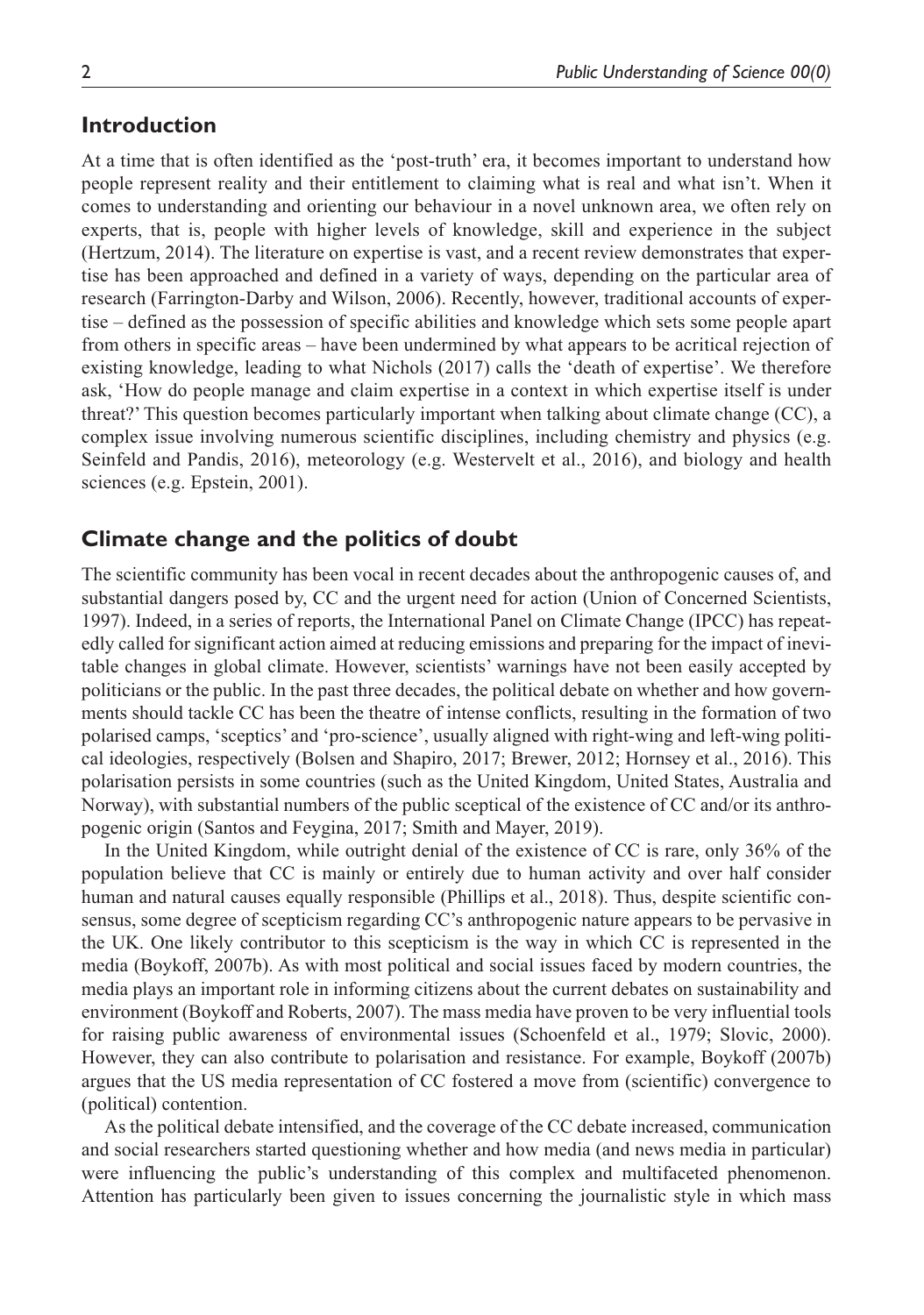media (and press in particular) covered the communication concerning the scientific debate on CC (e.g. Antilla, 2005; Carvalho, 2007; Grundmann and Scott, 2014). Research has shown how British newspapers dramatised the issue of CC and challenged its scientific bases in various ways. First, tabloids, particularly the *Daily Mail*, have misrepresented scientific consensus on the anthropogenic causes of CC (Boykoff and Mansfield, 2008). Second, conservative newspapers, particularly *The Times* and *The Telegraph*, have framed CC in discourses that emphasise scientific uncertainty, given space to sceptics, privileged the perspective of industry, and/or downplayed the need for the United Kingdom to reduce greenhouse gas (GHG) emissions (Carvalho, 2007; Carvalho and Burgess, 2005; Doulton and Brown, 2009; Painter and Gavin, 2016). Finally, metaphors derived from the religious domain have been deployed by part of the press to undermine the scientific basis of anthropogenic CC (Woods et al., 2012; Nerlich, 2010), thus leaving room for conspiracy-like interest-based arguments challenging CC science. Moreover, political voices (usually the main sources in the news; cf. Tiffen et al., 2014) are divided along ideological lines in their support of CC science (Brewer, 2012), thus allowing further opportunities to undermine it.

While not all British newspaper articles challenge the scientific consensus (Boykoff, 2007a), nevertheless, in various ways, and to various degrees, UK newspapers have employed a range of strategies to undermine climate scientists and their findings. These strategies may have contributed to the ongoing public scepticism of CC science evident in recent research (Phillips et al., 2018). The domain of CC, then, appears to suffer from the 'death of expertise' identified by Nichols (2017), in that traditionally valued scientific expertise (Livingstone and Lunt, 1994) is widely contested.

If scientific credentials are no longer sufficient to confer expertise on CC, then what is? Critical to answering this question is Eriksson and Thornborrow's (2016) definition of expertise not as a property of the individual but as a social practice, 'consisting of an asymmetrical, hierarchical relationship between at least two participants: the knowledgeable expert and the less knowledgeable advisee' (p. 1). This definition of expertise as constructed in social interaction points to the need to explore the discursive strategies that laypersons themselves adopt to construct expertise in the CC debate.

Eriksson and Thornborrow (2016) document how experts and advice-givers are widespread in current media programming, where expert opinion is sought on every aspect of life – from diet to child rearing, to fashion and cooking. So, expertise is ordinary in the sense that it is applied to everyday issues. But there is a second way in which expertise is presented as ordinary: taken together, the papers in Eriksson and Thornborrow's (2016) special issue highlight the fluidity of the concept of expertise and how this is constructed and de-constructed in the media, not only by 'traditional' invited experts but also by the public within the programmes. In this sense, contemporary media provide opportunities for ordinary people to present themselves as experts.

Another forum in which such bids to expertise might be made is online comments on news articles. Readers' comments represent a valuable resource for those seeking to understand public perceptions and constructions of CC (Koteyko et al., 2013). Existing studies document how online commentary on British newspapers denigrates CC scientists, for instance, through claims that they have an agenda which distorts their scientific practice (Jaspal et al., 2013; Koteyko et al., 2013; Woods et al., 2018). What these studies reveal is that in recent years, readers' comments have regularly challenged the expertise of CC scientists. Moreover, research shows how online comments affect both the behaviour and beliefs of readers (Lee and Jang, 2010; Park and Lee, 2007). What we do not yet know is how readers are claiming expertise themselves in practice. The current study begins to fill this gap through an inductive analysis of constructions of expertise in comments made by readers of left- and right-wing online newspapers in the United Kingdom.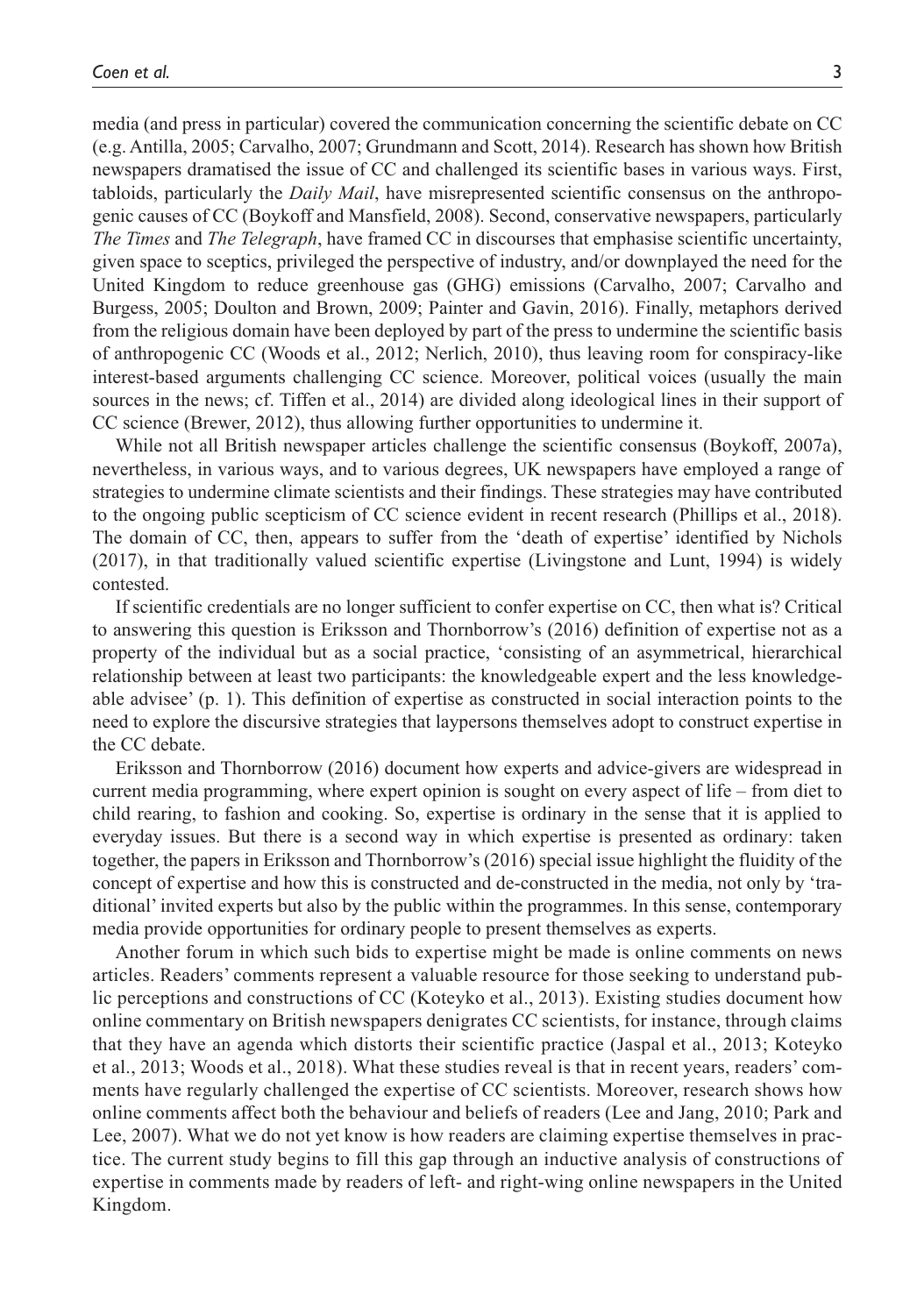The comments selected for this article are the first 100 first-level comments to British newspaper articles concerning the release of the fifth report by the IPCC, in 2014, which focused on the likely impacts of CC. A search of the Lexis Nexis database was carried out, including all UK national newspapers in the period 12 February to 12 May 2014, which covered the release of the second and third parts of the fifth IPCC report (IPCC, n.d.). The search terms used were (climate change OR global warming) AND (IPCC OR Intergovernmental Panel on Climate Change), all as 'major mentions'. Once duplicates were removed, 82 articles remained, of which 31 were available online and had at least 100 comments each. This was narrowed down to five articles, all of which were news articles on the overall content of the IPCC report; the remainder either focused only on specific aspects of the IPCC or the report or were opinion pieces. These five articles appeared in *The Telegraph* (2), *The Guardian, The Independent*, and *Daily Mail*. We had hoped to select four articles, representing all format (broadsheet vs tabloid) and ideology (left- vs right-wing) combinations. *The Guardian* article (Goldenberg, 2014) was selected as the left-wing broadsheet, being widely regarded as more left wing than *The Independent. The Telegraph* article with the most comments (Demetrio, 2014) was selected as the right-wing broadsheet and the *Daily Mail* article (Zolfagharifard, 2014) as the right-wing tabloid. Unfortunately, there was no left-wing tabloid article meeting these criteria.

The three selected articles were very similar in terms of content, outlining the main points of the report and contextualising it within the scope of IPCC activities. All three included appeals from experts and signatories of the report for action to address foreseeable negative outcomes of CC. All articles included statements arguing that coordinated action could address negative consequences and noted the potentially devastating consequences of inaction. Although all three articles stressed the general consensus in the scientific community on anthropogenic CC, each quoted dissenting voices (in particular, that of Professor Richard Tol) and reminded readers of past and present controversies. However, only the *Daily Mail* described governments as 'lobbying' for a change in the wording of the report, thus implying the influence of political interests on the report.

For each article, we extracted the first 100 first-level comments (i.e. comments that were not replies to preceding comments) for analysis. Based on usernames, 97 different people commented on the *Daily Mail* (94 wrote one comment each, three wrote two comments each). For *The Telegraph*, 71 commenters wrote one comment each, six wrote two comments each, four wrote three comments each, and five comments were written by guests (no username), so between 82 and 87 different people contributed to the data set. For *The Guardian*, 90 different people commented (83 wrote one comment each, four wrote two comments each, three wrote three comments each).

These first-level comments can be understood as 'inherently interactional' in that posts online are 'constructed or designed in ways which display an orientation and sensitivity to the particular or more general other(s) who are receiving or co-participating in this electronic communication' (Meredith and Potter, 2014: 372). We can consider that, for these first-level posts, the recipients are potentially overhearing, or lurking, readers, that is, the general readership of those newspapers. We can also understand the first-level comments as being responsive to the content of the newspaper articles.

In line with the British Psychological Society's (2017) guidelines on Internet-mediated research, we deemed it unnecessary to obtain informed consent, given that the comments were freely available in the public domain (at the time, no subscription or registration was required to access them). In addition, the fact that commenters regularly interacted with each other on the platform was an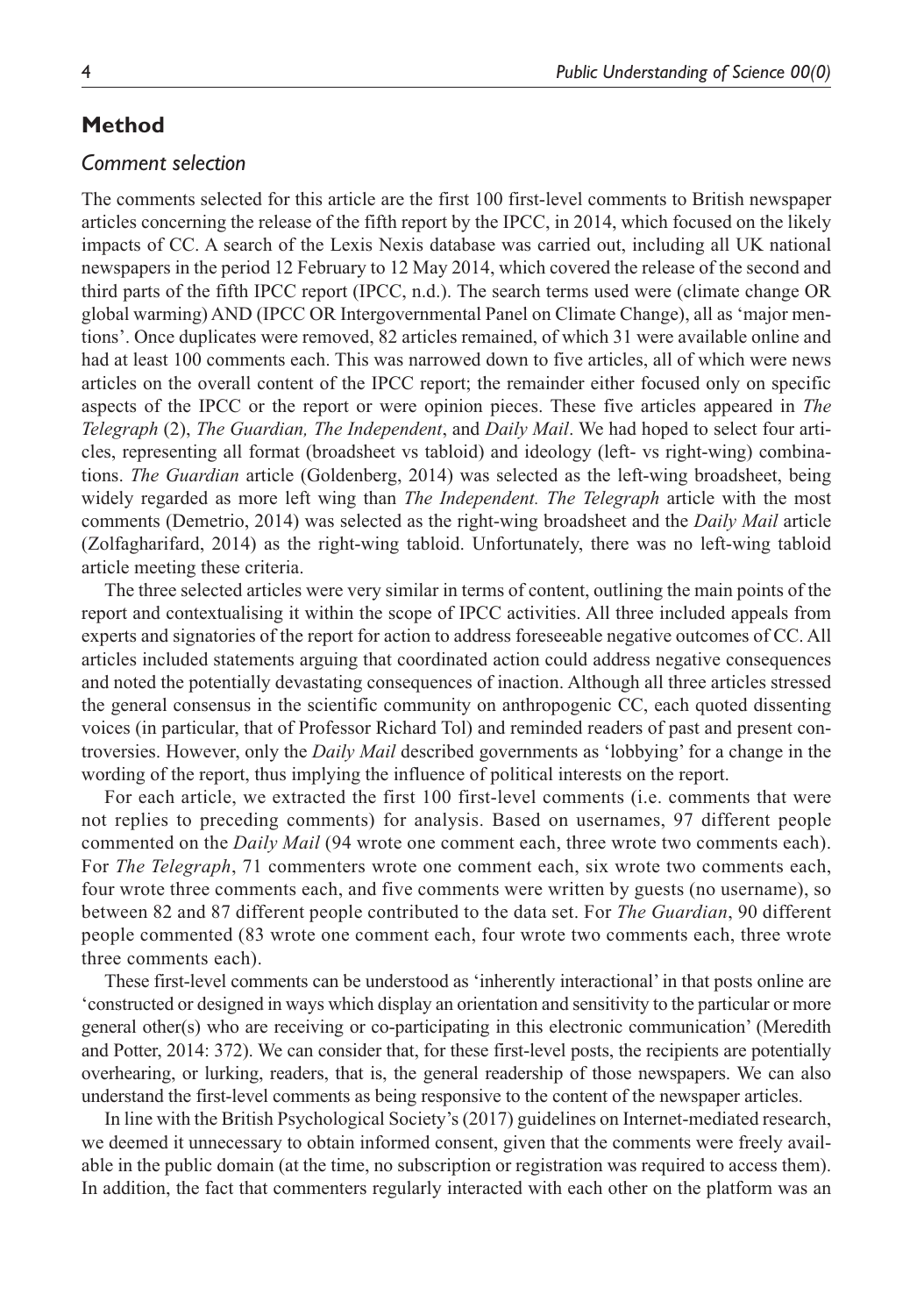indicator in our view that they were aware that these comments were public and open to scrutiny. In order to guarantee confidentiality, we analysed only the comment, with no mention of the contributors' usernames, and any identifying information (if present) is removed from the illustrative comments here reported.

## *Analytical procedure*

*Discursive psychology.* Discursive psychology (DP) is a constructionist approach to studying psychological features (Edwards and Potter, 1992; Potter, 2010). It focuses on how descriptions, claims, allegations, identities and so on are made relevant in talk (Potter and Hepburn, 2008). Its interest is in discourse as the primary way through which human life is conducted. However, discourse is not treated as a way to access inner thoughts or feelings. Rather, DP analyses discourses and discursive practices as social action. It therefore treats discourse as being *action-oriented*, in that descriptions can be inspected for what actions they may be doing (e.g. blaming, accounting, denying). It also treats discourse as constructive, first, in the sense that any description is constructed from particular words, phrases, sentences and so on, which are also all treated as doing some *action.* Second, it treats discourses as constructing a particular version of the world (Potter and Edwards, 2001). Finally, it understands discourses as being situated within a specific rhetorical and interactional context.

DP, therefore, allows us to explore the ways in which descriptions and accounts are used in newspaper comments to construct notions of 'lay' expertise. Edwards (1998) notes that descriptions can be built to reflect the topic or object of that description (e.g. CC), but in doing so, speakers also manage how they may be viewed or the subject-side of the description. We can explore how descriptions or accounts of CC may be written in ways that construct some knowledge on CC and also present the writer as an expert. We are, therefore, showing how they construct their own expert knowledge through the different discursive strategies they use, which may do different actions depending upon the context. We make no claims about whether the commenters are right or wrong or whether they are experts or not. Instead, we are interested in the discursive strategies or practices used to demonstrate competence, knowledge or expertise in the topic at hand.

*Analytic process.* We analysed instances in which commenters made their own expertise or expert knowledge relevant through the language they used. After familiarising themselves with the material, the first two authors independently and inductively identified social and discursive actions and practices through which commenters claimed expertise. Once the authors had identified a list of practices, these were discussed in relation to the overall aims of the research (Wiggins, 2016). Previous DP literature was examined to explore our list of discursive devices identified in the newspaper data, compared with descriptions and accounts in other relevant literature (e.g. Potter, 1996). Wiggins (2016) notes that 'there are no hard-and-fast rules for which analytical issue to focus on' (p. 130), so we were guided by the aims of the research and by previous literature within the field of DP. We use this literature in the analysis to highlight the similarities and differences between the practices used in this context and in others.

Once we had agreed on a list of devices, both authors then returned to the data set to ensure that all instances of these practices had been collected (Wiggins, 2016). Once the collection had been built, the authors went through each instance and described the practices which were used to construct notions of expertise, and what social actions these descriptions were doing. Extracts used in the analysis presented below were chosen to demonstrate the most typical uses of these practices, although it has, of course, not been possible to include examples of every variation of every practice.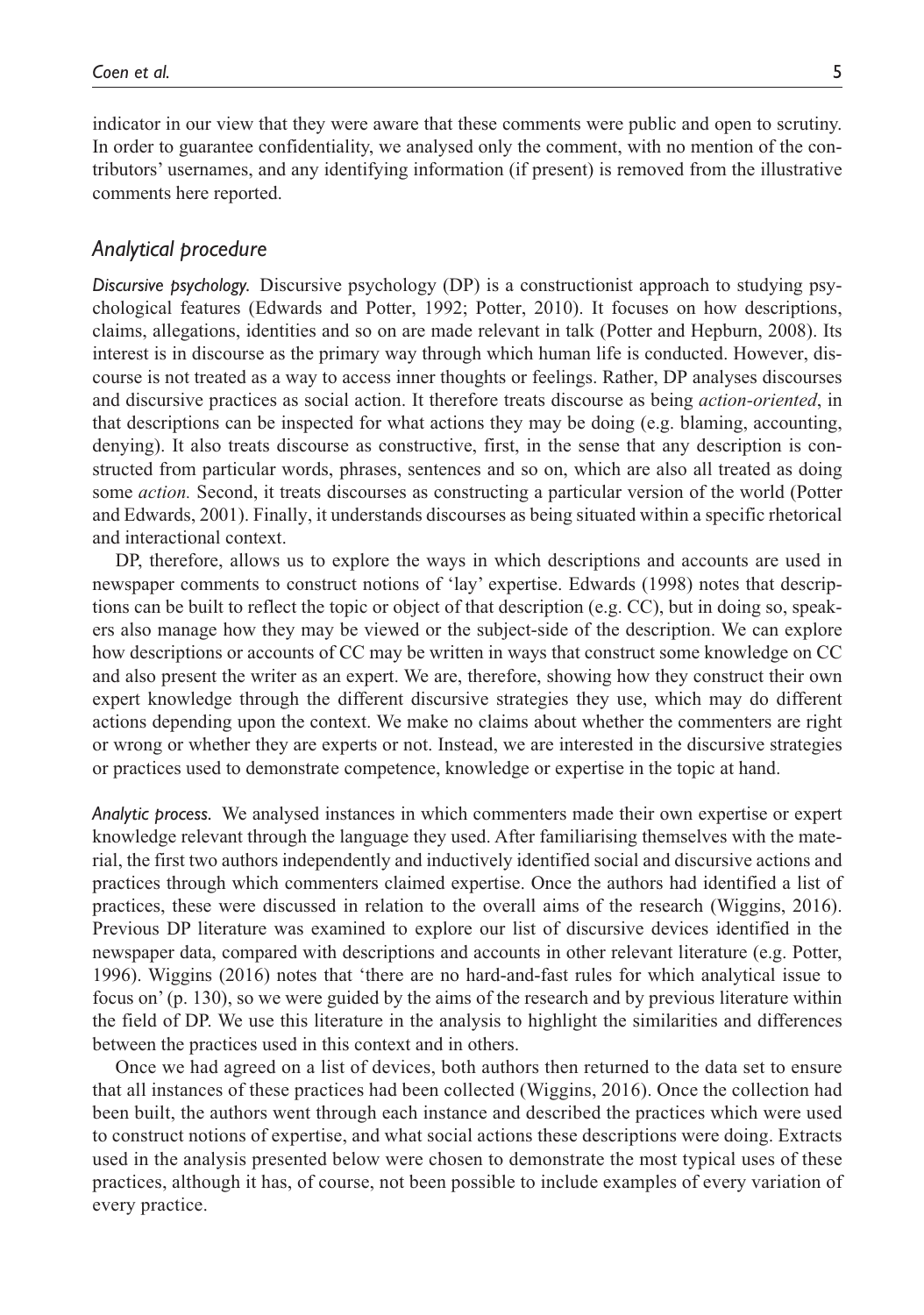

**Figure 1.** Discursive strategies aimed at conveying expertise.

# *Analysis*

We identified a number of discursive strategies which individuals used in order to present themselves as experts. We consider these strategies 'discursive' in the sense that they are action-oriented and recipient designed. The practices employed for constructing the author as an expert are often used in conjunction with one another, with more than one strategy often present in a single comment. As indicated in Figure 1, these discursive practices fell into two main categories: presenting oneself as an expert and constructing an argument as factual. There were several distinct strategies within each of these categories, as explained below.

# **Presenting oneself as expert**

In this first section, we explore the discursive strategies adopted to present oneself as an expert. We identified two strategies here: the use of category entitlements or category-bound activities and using expert/technical language. In each section, we will show how these strategies are used to perform different actions related to presenting themselves as an expert.

# *Category entitlements and category-bound activities*

One key point emerging from the analysis is that individuals very rarely explicitly claim expertise, by stating, for example, 'I am a climate scientist'. Using such category-based claims to expertise provides the author with an 'entitlement' to particular knowledge related to that category (Potter, 1996). However, the use of this category does not reflect some fixed identity for any individual, but is rather an interactional resource for *claiming* entitlement to have knowledge or expertise on a particular topic (Potter, 1996; Rapley et al., 2003). In the rare instances in which posters did claim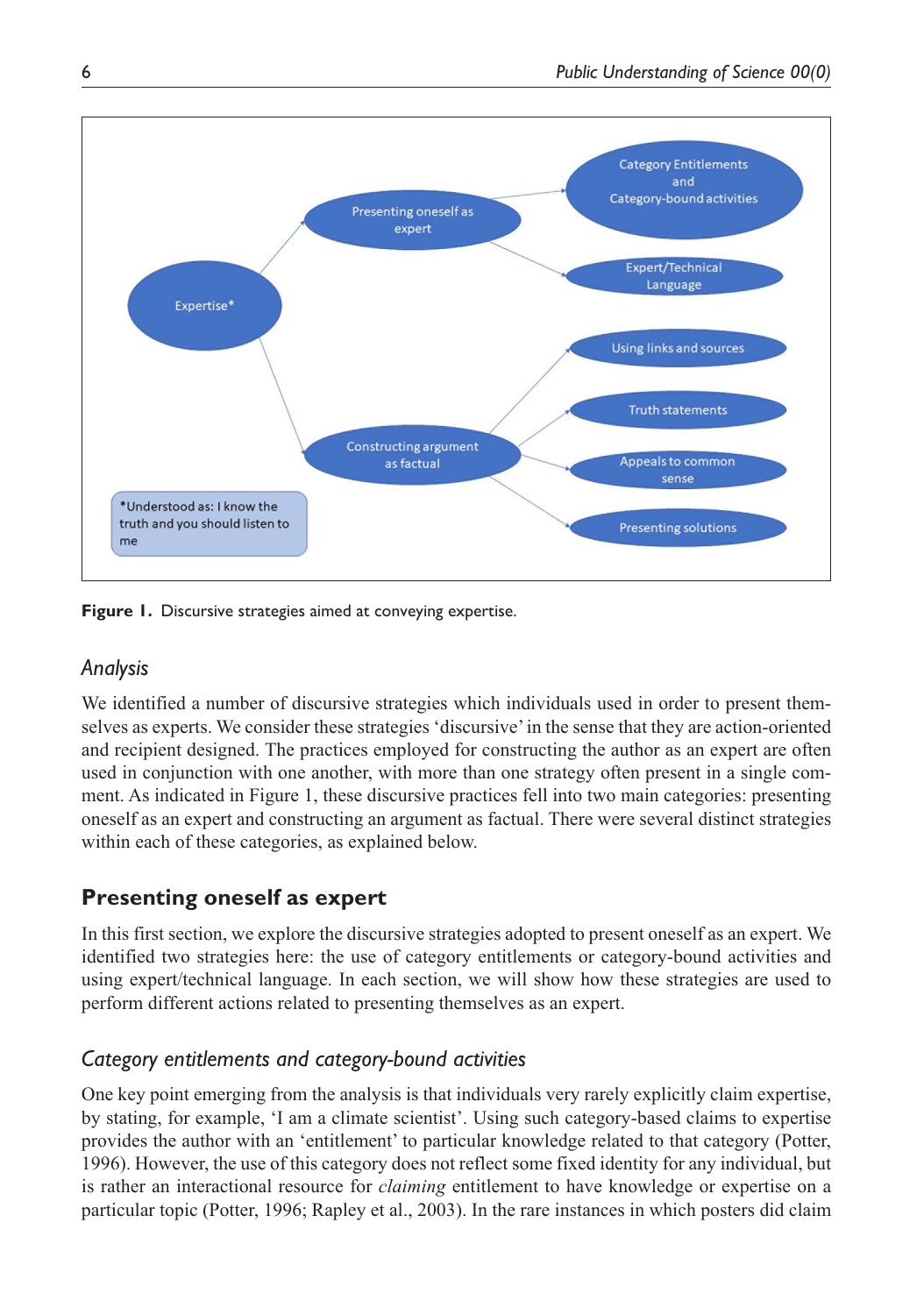expertise through category entitlement, it referred to an area of expertise which was not directly related to climate science:

- 1 When I was an undergrad Astrophycist astronomers were just starting to be able to pick up
- 2 near earth asteroids in enough time to calculate the chance of them hitting the earth long
- 3 enough in advance to do something about it.

. . .

- 4 What nobody expected was that if we put out a warning saying there was a 90% chance of a
- 5 catastrophic meteorite hit nobody would do anything. But that is exactly what has happened
- 6 with these IPCC reports. Amazing. (*The Guardian*, post 37)

In the above extract, the participant is using their qualification of 'astrophysicist undergraduate' to present themselves as entitled to make a claim about CC by virtue of having this qualification. The entitlement draws on an implicit category-bound predicate or characteristic (Stokoe, 2012) of someone with a degree in astrophysics, that is, that they understand science. It is this 'expertise' around science that gives the author the entitlement to comment on the response to the IPCC reports.

Commenters also sometimes implicitly claimed membership of the category of expert through carrying out category-bound activities which are associated with that category (Sacks, 1992). The *viewer's maxim* proposed by Sacks (1992) states 'if a member sees a category-bound activity being done, then, if one sees it being done by a member of a category to which the activity is bound, see it that way' (p. 259). Thus, if a commenter shows that they have carried out activities that are associated with the category of 'expert', then they can be seen as being part of that category:

- 1 I have performed some simple annual algebraic calculations that prove global warming using
- 2 a thermal model as opposed to the greenhouse theory. This simple approach becomes
- 3 significant when combined with classic atmospheric weather patterns because it shows why
- 4 the arctic is melting and antarctic not which has been the thorn in the side for the
- 5 greenhouse theory. Why is this theory critical to the planet? Simply reducing CO2
- 6 concentration in the atmosphere in the short time frame is nearly impossible, thus the
- 7 greenhouse theory identifies a problem that cannot be resolved in the time frame necessary.
- 8 Simply stated, the thermal theory hypothesis: the planet is warming primarily due to the
- 9 combustion effect of fossil fuels as opposed to the greenhouse effect . . . (*The Guardian*, post 54)

Here, the commenter presents the category-bound activity of carrying out 'algebraic calculations', which can be read as an activity that belongs to a particular category: an expert. Chovanec (2016, p. 12) states, when talking about documentaries, that expertise is to 'name and explain diverse phenomena'. While the commenter does not, then, explicitly state that they are an 'expert'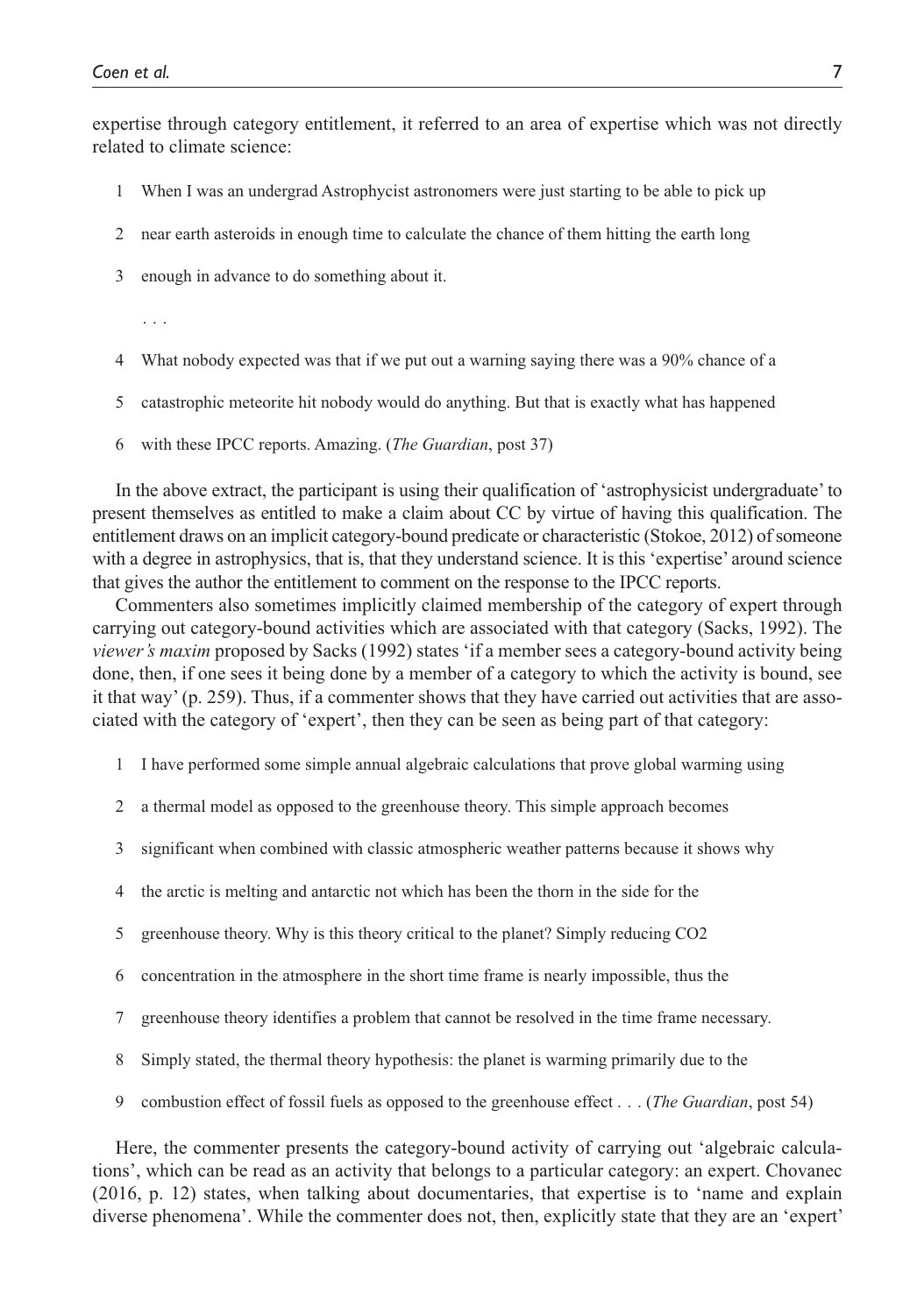in the area, they position themselves as someone who carries out 'expert-based' activities. In the rest of the post, the commenter positions themselves as someone who has the expertise to be able to explain the subject to other readers and positions the potential recipients and respondents of the post as needing this explaining to them 'simply'.

# *The use of expert/technical language*

The use of technical or scientific language may also mark a commenter as an expert even if they do not explicitly claim to be one. In the example below, the commenter is explaining their scepticism of human-made CC:

- 1 . . . In thermodynamic terms it is a 'perpetual motion machine of the second kind', the lower
- 2 atmosphere using its own internal energy to cause itself to heat and expand, imaginary
- 3 'positive feedback'. To create this fantasy, the models use 3x exaggerated GHE, a bad
- 4 mistake by Hansen's group in 1981, not picked up in peer review. The final part of the fraud is
- 5 c. 25% extra cloud albedo in 'hind casting' to offset imaginary temperature rise.
- 6 In reality, there is no significant CO2-AGW. There was AGW from a different cause, but it
- 7 saturated about 2000. The World is starting to cool as we enter the new Little Ice Age. Pray
- 8 for cheap gas reserves to keep us warm for the next 50 years . . . (*The Telegraph*, post 60)

Throughout this extract, the commenter draws on technical language and subject-specific knowledge, such as '3x exaggerated GHE' (line 3) and the reference to 'Hansen's group', with a specific date used to provide further evidence of their subject-based knowledge (line 4). The use of such technical language can function to persuade potential recipients of the commenter's knowledge, and as such, the author is implicitly claiming expertise. We can see how this subject-specific language is often accompanied by value-laden qualifiers 'imaginary', 'fantasy', and 'fraud' (which, in turn, suggest ulterior motives). At line 6, there is a truth statement ('In reality, there is no significant CO2-AGW') and a series of further statements that are all constructed *as* factual. There are no hedges or mitigation. Having established authority by adopting technical language and suggested the existence of specific stake or bias (Edwards and Potter, 1992) driving other experts' assessments of CC, the commenter presents their interpretation as factual and truthful, thus demonstrating their own expertise.

We see, then, that authors very rarely make explicit claims to expertise. However, they do make implicit claims by presenting themselves as doing activities that place them in the category 'expert'. As we saw with the final extract, there are ways in which authors can display expertise without explicitly claiming it. One way of doing this is through constructing their argument as factual, which we explore next.

# **Constructing an argument** *as* **factual**

A key focus of discursive psychology is in examining how descriptions, statements or claims are constructed *as* factual (Potter, 1996). In a field like CC where the topic is disputed and discussed by commenters, presenting a claim as factual becomes important for the possibility of persuading recipients of the validity of the claim. We would also argue that in presenting a statement as factual,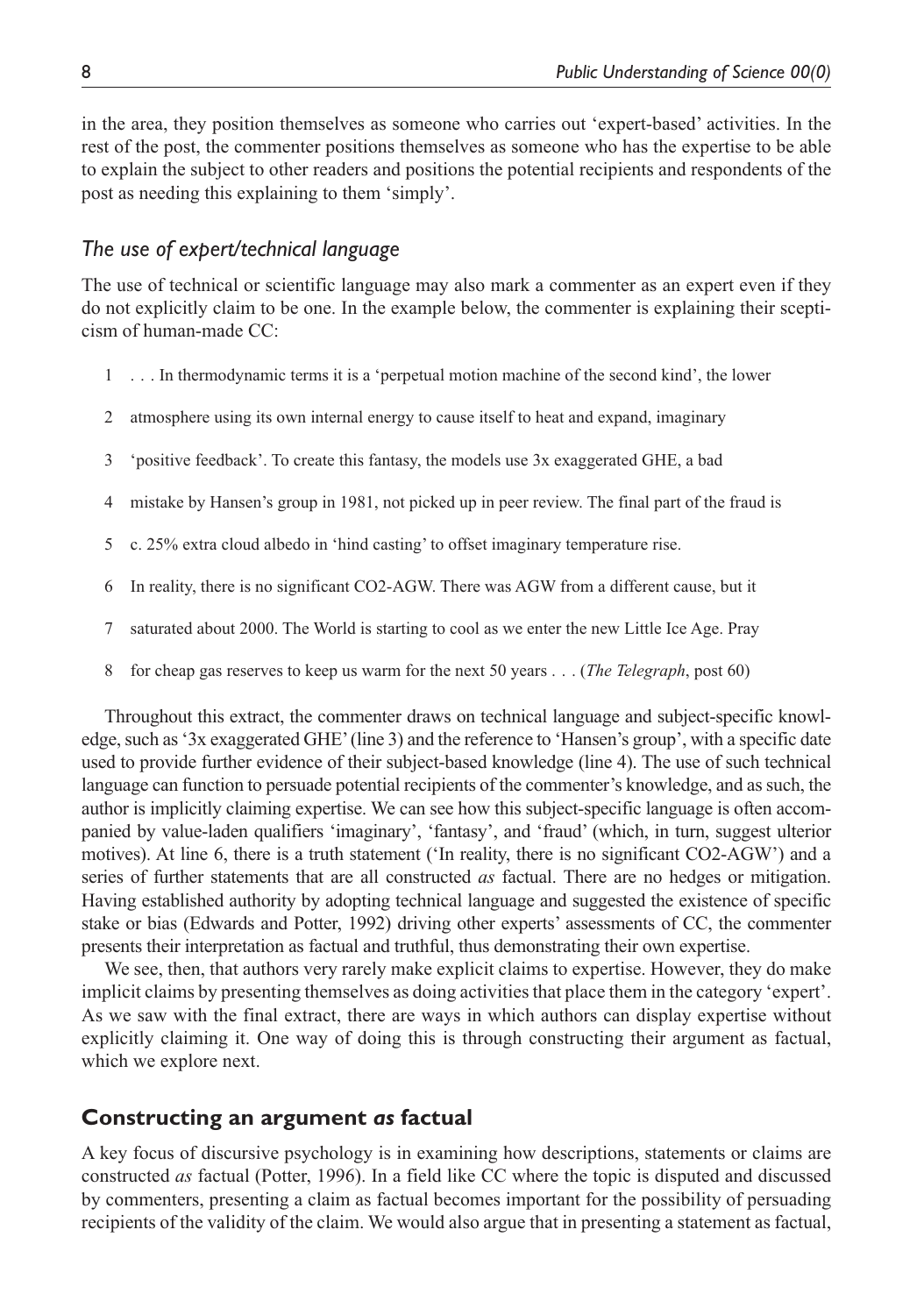commenters are also implicitly claiming some expertise in that area. We have identified several strategies which are used by commenters to present claims as factual: (a) using links and sources, (b) truth statements, (c) appeals to common sense, and (d) presenting solutions.

# *Using links and sources*

While individuals can present knowledge as their own and therefore present themselves as experts, another strategy identified was for commenters to use links to other sources providing information which is presented as credible. As such, the authors do not necessarily construct *themselves* as experts, but rather align their opinion to that of recognised experts. This group of strategies parallels the use of notes in Patrona's (2016) work: while, in the context of TV debates, people rely on notes to support and better organise their claims, when commenting on news online, they have access to the Internet and can provide quotes and links that can complement and expand their argument. In doing so, commenters construct consensus while also implicitly stating their own expertise (i.e. their knowledge of the topic and their familiarity with other authoritative backers of their position).

This practice of claiming expertise can allow for recipients to see that there is some consensus around the arguments being made, from those who have a higher category entitlement to make such arguments. This type of strategy for demonstrating consensus is particularly important when considering the scale of debates around whether there is a scientific consensus about anthropogenic CC (Boykoff and Roberts, 2007). In the following extract, the commenter draws on a quote by an organisation to present their argument as credible:

- 1 GeolSoc many members work in fossil fuels, so no agenda here.
- 2 This rate of increase of CO2 is unprecedented,
- 3 even in comparison with the massive injection of carbon into the atmosphere 55 million years
- 4 ago that led to the major PETM warming event,
- 5 and is likely to lead to a similar rise in both temperature and sea level. (*The Guardian*, post 4)

In this post, arguing in favour of the science and call to action in the IPCC report, the commenter uses GeolSoc (Geological Society) as a source of information, thus using a group which has a category-based entitlement to knowledge or expertise about CC. Moreover, the comment features reported speech, which offers the reader direct access to the claims, rather than a paraphrased claim, so that they can make their own judgement about its accuracy (Stokoe and Edwards, 2007). In this way, expertise is not claimed based on the commenter's expertise but on their recourse to another group's expertise. This also functions to demonstrate a level of consensus around CC. It is also noteworthy in this case that they present a stake inoculation at line 1 (cf. Edwards and Potter, 2005) 'many members work in fossil fuels, so no agenda here' in order to refute the potential that this group could be deemed as biased in some way.

A similar strategy, which can also function as a way of either supporting or undermining the claims about scientific consensus on CC, is to back up arguments with links to 'official' authoritative sources:

- 1 Carbon dioxide, considered the main vector for human-caused global warming, is some
- 2 0.038% of the atmosphere[1]- a trace gas.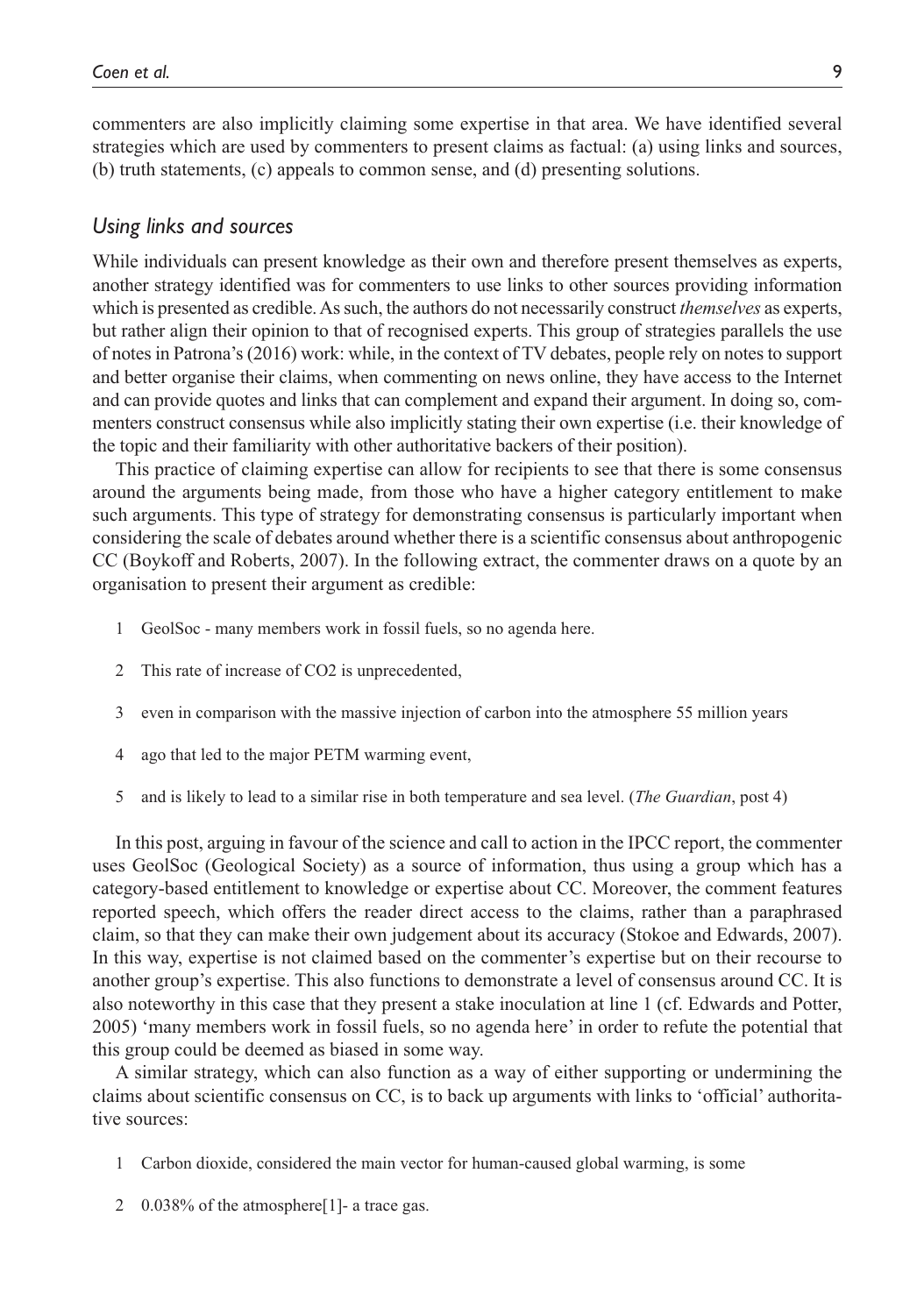. . .

- 3 [1] Fundamentals of Physical Geography, 2nd Edition
- 4 by Michael Pidwirny Concentration varies slightly with the growing season in the northern
- 5 hemisphere. HYPERLINK
- 6 ['http://www.physicalgeography.n.](http://www.physicalgeography.n) . .' [http://www.physicalgeography.n.](http://www.physicalgeography.n) . . (*The Telegraph*, post 15)

The author of this (originally extremely long) comment, which argues against anthropogenic CC, displays familiarity with the academic style of communication: they use references and endnotes to provide sources backing up their statements. This is an identity statement in itself, as this familiarity is likely to come from training (and therefore 'expertise'). The use of other sources to back up their statement is also a way to build the idea that there is scientific support or consensus about their claim (Potter, 1996).

## *Truth statements*

In previous extracts, we have seen that alongside claims to expertise in the form of technical language and the use of other sources, some comments also employed matter-of-fact statements to convey expertise. While these types of statements can be used in combination with other strategies, in this section, we will focus on these types of 'truth statements'. Gilbert and Mulkay (1984) identified what they called an *empiricist repertoire*, which gives the impression that the comments 'follow unproblematically and inescapably from the empirical characteristics of an impersonal natural world' (p. 56). We see this empiricist repertoire in the following extract:

- 1 the inconvenient truth is the medieval warm period was warmer than today and the roman
- 2 warm period even warmer than that. many of the temps we are being compared to were as
- 3 we were coming off an established 'cold' period following a mini-ice age. (*Daily Mail*, post 67)

The commenter draws on the title of the Al Gore documentary 'An Inconvenient Truth' (line 1) which is considered one of the main ways in which CC was initially bought into the public eye. In using the title of the documentary, the author places their comments and assertions on a par with those in the documentary: the commenter is now presenting their own 'inconvenient truth'. Potter (1996) notes that if too much detail is provided in an explanation, it can be inspected for contradictions or confusions. In order to avoid this, individuals can be systematically 'vague', presenting few details which could be contested. We see this in the above comment, where the author provides fairly vague time periods (line 1–2) 'medieval' and 'roman' warm periods rather than specific dates. They do not provide definite temperatures, but rather simply say that the temperature was 'warmer' (line 2). In this way, they present their argument as being the real 'inconvenient truth' but equally do not offer any specific details which potential recipients could challenge.

## *Appeals to common sense*

In this section, we explore how common knowledge is evoked as a source of expertise by the commenters. In her analysis of the way Greek citizens presented their expertise in the context of a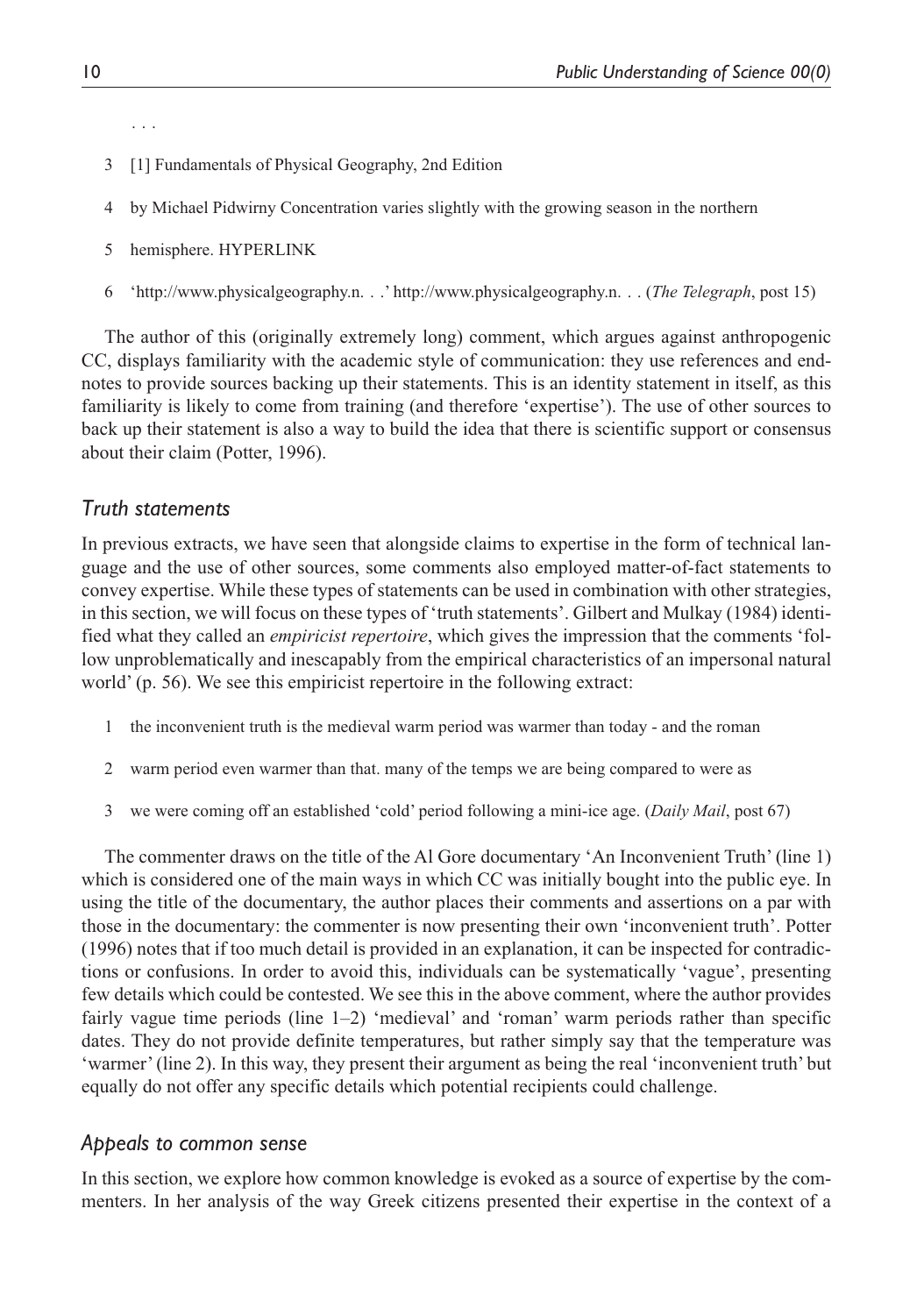political discussion programme, Patrona (2016) identifies 'Appealing to common sense' as a discursive strategy. This is a way to affirm one's expertise by downplaying that of others. In Moscovici's terms, this might be seen as a form of anchoring an unknown phenomenon (CC and its science) to something that is well known (Moscovici, 1981). Indeed, Farr (1993) identifies in social representations an important theoretical tool in understanding how the public makes sense of science:

1 ANYONE who does anytime travelling will have noticed that seasons all over are getting

2 messed up. It's not just the UK but EVERYWHERE. That's what climate change is doing. (*The Telegraph*, post 53)

Here, the participant is restricting the category of people who have this commonly held knowledge to 'anyone who does anytime travelling' (line 1). In this sense, it claims expertise based on the practice of travelling and it is not exclusive to a select group of qualified individuals (as indicated by the employment of block capitals in ANYONE). This experience-based expertise will lead to the common-sense conclusion that 'seasons all over are getting messed up'. In other words, there is consensus among people who travel – the 'experts' – that climate is changing. The use of the term 'EVERYWHERE' (line 2) implies that this is generally known and easily detectable. This claim of practice-based expertise functions to set up an oppositional category. Individuals who do not recognise what is happening are either lacking common sense or do not have expertise (they do not travel). In other words, CC should be recognised if you have the requisite expertise or common sense.

In the following comment, the commenter also claims expertise through common-sense knowledge:

- 1 Warmism \ climatism is so yesterday. We all know it's a complete load of rubbish, there is
- 2 no more mileage in it, give it a break permanently. No one in their right mind believes in
- 3 that nonsense. It's not science. It's fairy tale and a giant scam. (*The Telegraph*, post 68)

The commenter draws on the idea that it is well known that CC is 'a complete load of rubbish' (line 1), through stating that 'we all know' (line 2), which indicates that there is a consensus around this argument (Potter, 1996). They also set up two opposing categories: those who do not believe in CC and those who do – who are not in their right minds. It is also implied that those who believe in CC are not scientists but have instead been duped by a 'giant scam'. In this way, they set up the idea that CC deniers or sceptics are scientists and experts, while those who believe in CC are gullible and not in their right mind.

## *Presenting solutions*

In this final section, we show how commenters present solutions to CC as a way of claiming expertise:

1 When will we stop funding these charlatans. They now have as much credibility as FIFA.

2 Dredge the rivers, stop building on flood plains. rebuild the sea walls & get on with life (*The Telegraph*, comment 44)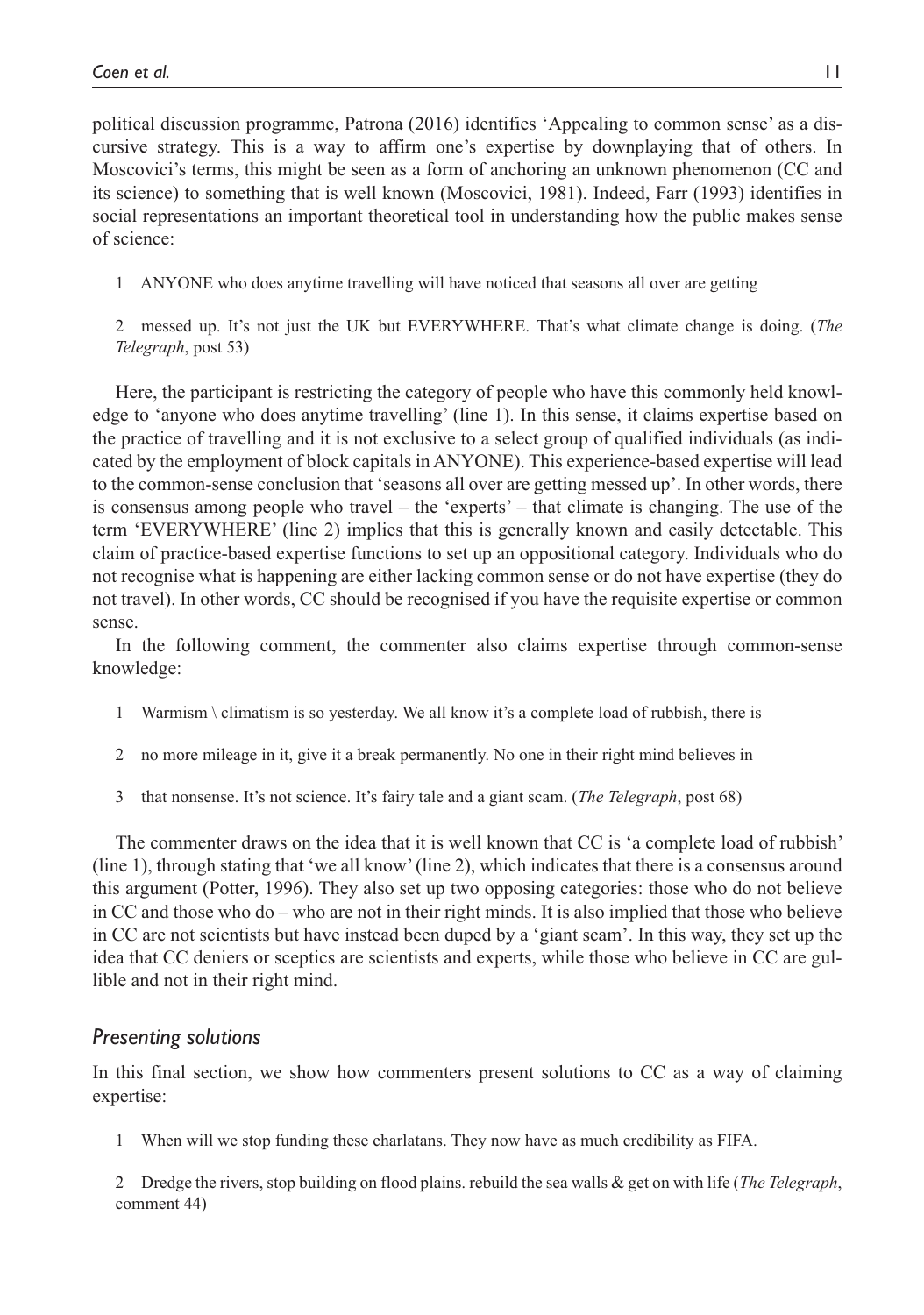This comment uses 'truth statements', but in this case, they are presented as 'solutions' to the issue of CC. The author offers three examples for how to manage CC, all of which are presented as obvious. However, they are also fairly vague – there is little explanation of what parts of CC this would solve, or any specifics about which rivers would be dredged for example. As such, although implicit expertise is claimed through presenting solutions (which by implication the IPCC have not thought of), there is a systematic vagueness (Potter, 1996) which means that they are less likely to be challenged by potential recipients.

# **Discussion**

At a time when scientific credentials are no longer unanimously accepted as vouches for expertise, it becomes important to understand how expertise is constructed by the public. In the case of CC, the issue becomes particularly complicated: the phenomenon itself is very complex and a deep understanding requires the combination of competences derived from a series of highly specialised disciplines. Moreover, research shows how sections of the British media may have further muddied the waters, using a variety of strategies to undermine the scientific consensus and the expertise of climate scientists (e.g. Woods et al., 2012; Boykoff and Mansfield, 2008; Nerlich, 2010). We argue that by implication, readers might be left with the impression that expertise in this area is 'up-forgrabs'. This article showed that expertise was very rarely explicitly claimed; more subtle strategies were employed that can seem very convincing but are hard to challenge or question.

One type of strategy was to construct oneself as having a category entitlement to expertise on CC. Commenters rarely employed straightforward category entitlements – rather, they tended to signal their belonging to an 'entitled' category implicitly, for example, by carrying out categorybound activities. These implicit constructions of expertise are perhaps harder to challenge than explicit constructions. Moreover, if people rely upon such implicit indicators of expertise, they may pay less attention to other credentials, such as scientific training and peer review, in public debates and news reports.

Another common strategy was to present arguments as factual. This was achieved in several ways. Commenters claimed expertise by adopting technical language, backing up their statements with relevant links or quoting what they deemed to be authoritative sources. Interestingly, these included politicians and scientists. The factuality of the comment was also claimed by making what we called 'truth statements', that is, by presenting opinion as 'matter-of-fact', without even attempting to argue in favour of it or justify the position taken. In some ways, these strategies mirror media presentations of CC. For instance, the media sometimes present politicians as CC experts (see Boykoff and Roberts, 2007; for similar discursive strategies in another political area, see Coen et al., 2017) and present experts' contributions in the form of soundbites, where the expert gives a statement, rather than an argument (Kruvand, 2012).

Finally, commenters often presented their expertise by appealing to people's awareness of generally known facts. Either by appealing to people's direct experiences or by offering 'simple' solutions to the complex issue of CC, commenters seemed to construct themselves as more knowledgeable and competent than others who do not have the same experience or who make competing claims. Unlike many of the other strategies, truth claims and appeals to common sense do not emulate scientific discourse. Indeed, in some cases, these strategies may work to challenge scientific expertise on the grounds that it contradicts one's own lived experience and knowledge. There are parallels here with the use of the idiom 'listen to your body' in online forums to challenge scientific knowledge about health (Versteeg et al., 2018). It may be, then, that there are tensions and synergies between specific strategies in the construction of expertise. For instance, perhaps strategies that assume an underlying confidence in sound science (such as category entitlements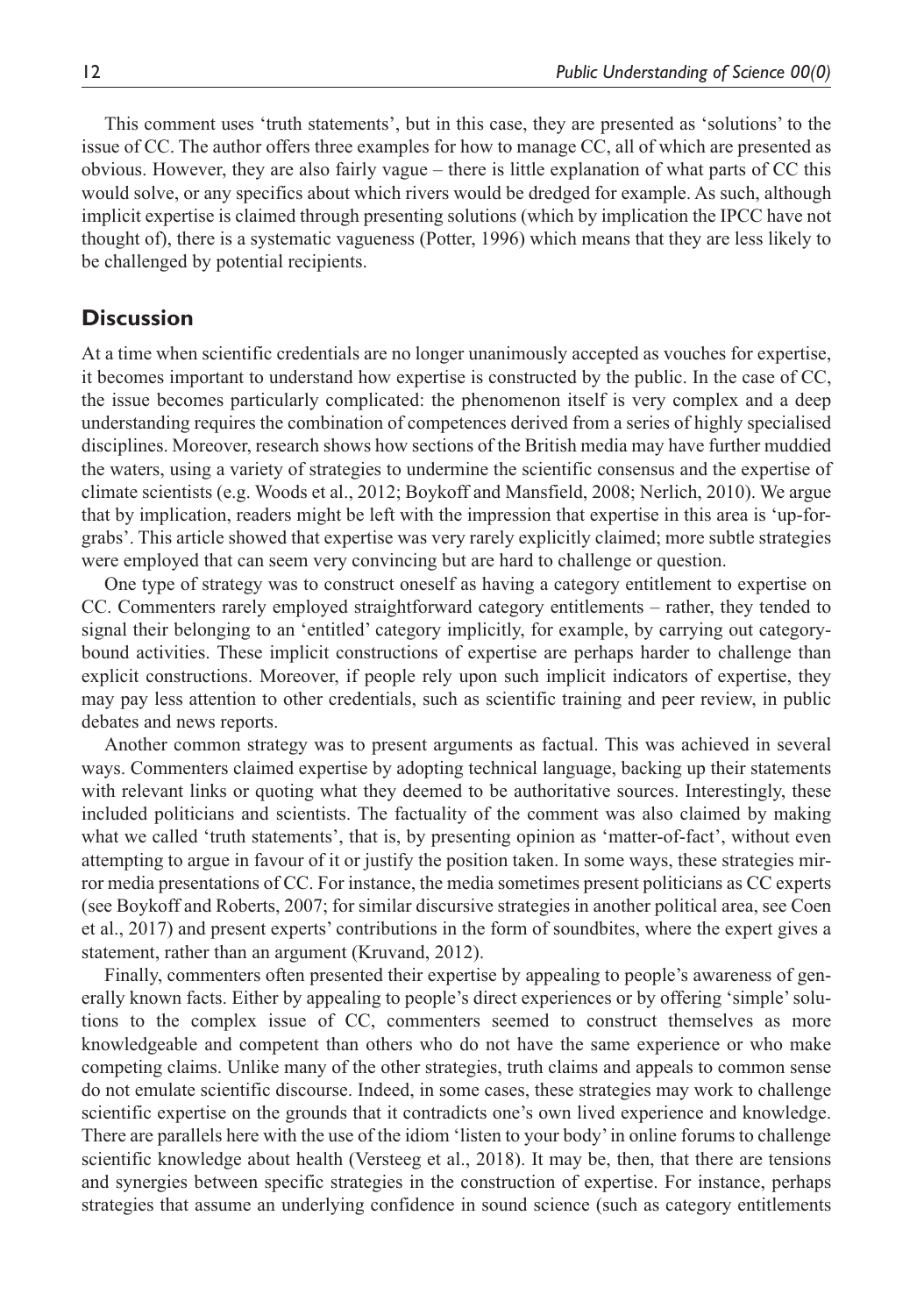and technical language) tend to be deployed together by commenters to work up a more convincing account. Future work could usefully explore this possibility.

While a comparison between competing perspectives on CC was not the focus of this article and frequency of different strategies was not counted, it is noteworthy that all the strategies reported were represented across the spectrum (i.e. by people arguing both for and against the existence of anthropogenic CC). The presence of the same strategies in both 'camps' offers an interesting insight into the potential difficulty faced by a reader in determining others' expertise. If both supporters and deniers of CC use the same discursive strategies to claim expertise, readers are perhaps forced to rely upon their existing political and moral allegiances in order to evaluate them.

Many of the strategies identified are common ways in which people construct reality in conversational terms (Potter, 1996) and in which 'ordinary expertise' (Eriksson and Thornborrow, 2016) is presented in mainstream media. Our commenters seemed to converge on an idea of expertise similar to 'entitlement to speak the truth and be listened to', reflecting the social, relational definition of expertise offered by Eriksson and Thornborrow (2016). While we agree that it is important to recognise and assign expertise to people on the basis of their own experiences and on the ways in which they use and make sense of mediated messages (e.g. Couldry et al., 2016), at the same time, we argue that there needs to be a shift in the way we think about – and indeed talk about – expertise. This is not to replicate an 'elitist' view of democracy, rather, to avoid the risks associated with claims to expertise in areas in which one has none. In other words, we should redefine what we mean by knowledge and who are the important actors whose voices we need to hear from. All citizens are impacted by whether governments decide to uptake the IPCC recommendations, so they have every right to be heard, both on and offline. Thus, when it comes to news media, it is important that everyone is given a voice so as to provide a wide representation of perspectives in a political debate (cf. Curran et al., 2014). Yet, it is important that citizens are empowered to represent their own expertise as intrinsically valid and not to claim expertise elsewhere.

People are indeed experts in their own life, and some may be scientifically trained and able to argue adopting scientific terminologies or to evaluate the soundness of scientific arguments. It is important to note that we are not making claims about the actual expertise of commenters on one or the other 'side' of the debate: Kahan et al. (2012) show how having expertise in science literacy and numeracy does not mean holding one or the other position in the CC debate. At the same time, however, the easy access to information online makes it easier for people to construct an 'expertsounding' argument (cf. Nichols, 2017) but this does not mean that anyone can claim expertise in CC science. It is important therefore to disentangle political identity and ideology from sciencebased knowledge and evidence (see, for example, Kahan, 2014).

There were some limitations to the current study. The lack of a suitable left-wing tabloid article means that a particular section of the media-commenting public was not represented in our research. Media articles can be accessed across the globe, so caution is required in interpreting the strategies identified as typical of the British public in particular. Our focus was on identifying and unpacking key strategies used to construct expertise and it was beyond the scope of the study to compare their frequency among supporters versus deniers and across media outlets. Our typology of key strategies would provide a useful starting point for future research to conduct more content-analysis-based research examining whether and how they are associated with particular ideological positions with respect to CC. Finally, the current study focuses on the strategies readers used to construct their own expertise. It was beyond the article's scope to also examine how commenters challenged the expertise of others. Studies have already shown that in online comments on British newspaper articles (particularly those published by right-wing newspapers such as the *Daily Mail* and *The Telegraph*), readers challenge scientific expertise on CC (Jaspal et al., 2013; Koteyko et al., 2013; Woods et al., 2018).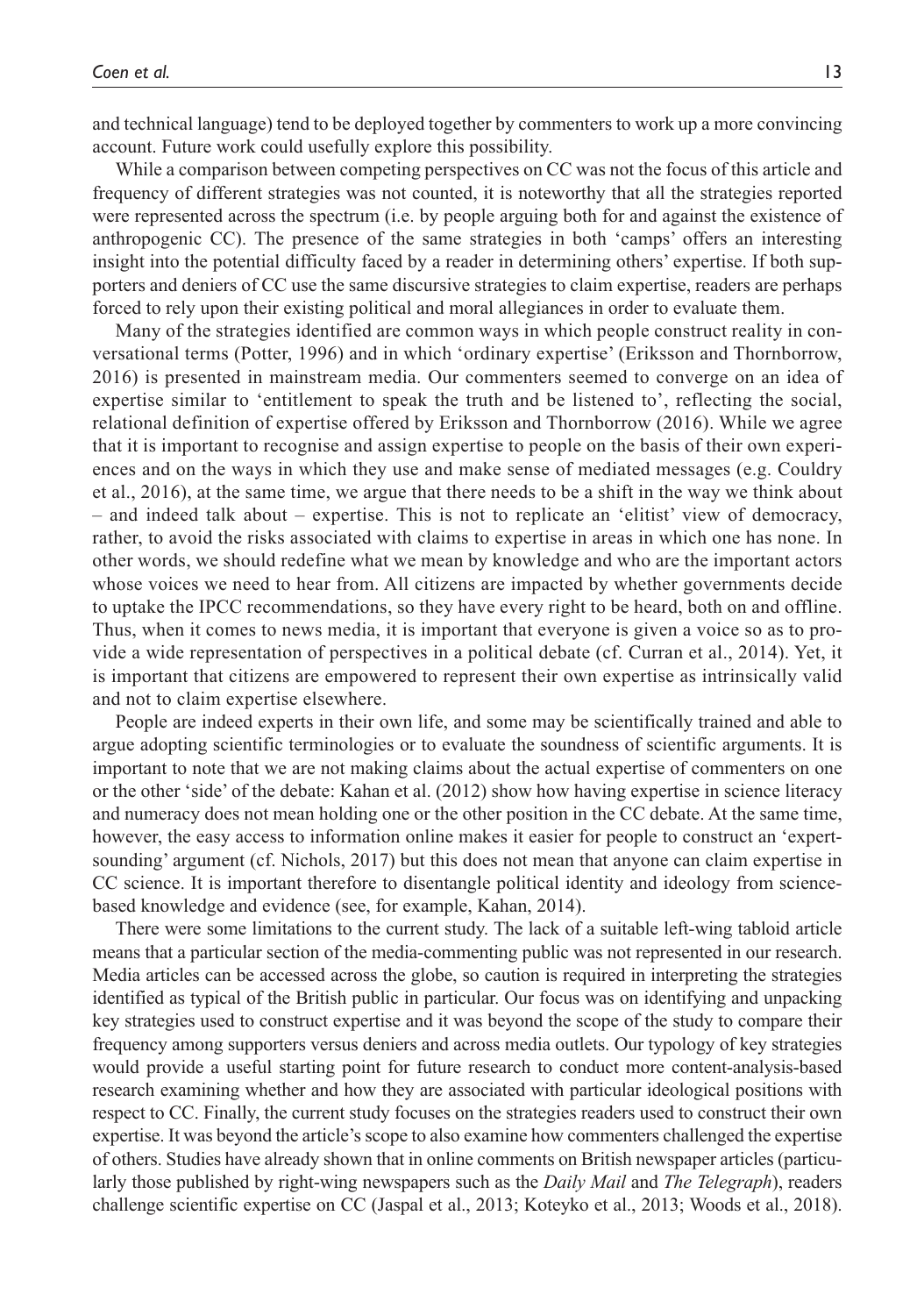Future research might usefully explore whether and how discursive devices promoting one's own expertise are used in conjunction with strategies to undermine that of others.

In conclusion, readers commenting on CC news claimed expertise by presenting themselves as comfortable with the subject and style of communication attributed to experts in the media or by challenging this type of knowledge and proposing instead a more 'common sensical' understanding of reality, thus appealing to a different form of expertise, borne out of direct experience and understanding. This diversity indicates that the very idea of expertise is a fluid concept that is not captured satisfactorily by 'traditional' definitions such as the one provided by Hoffman (1998). Furthermore, claims to expertise were often indirect. This combination of fluidity and indirectness could make it difficult to challenge such claims. As such, the lay strategies identified in this article should be seen as a force to be reckoned with in public engagement with CC science.

## **Funding**

The author(s) received no financial support for the research, authorship, and/or publication of this article.

## **ORCID iDs**

Sharon Coen **D** <https://orcid.org/0000-0003-4632-1929> Joanne Meredith **D** <https://orcid.org/0000-0001-6834-2005> Ruth Woods **D** <https://orcid.org/0000-0001-5468-4557> Ana Fernandez D <https://orcid.org/0000-0001-5077-0407>

#### **References**

- Antilla L (2005) Climate of scepticism: US newspaper coverage of the science of climate change. *Global Environmental Change* 15(4): 338–352.
- Bolsen T and Shapiro MA (2017) The US news media, polarization on climate change, and pathways to effective communication. *Environmental Communication* 12: 149–163.
- Boykoff MT (2007a) Flogging a dead norm? Newspaper coverage of anthropogenic climate change in the United States and United Kingdom from 2003 to 2006. *Area* 39(4): 470–481.
- Boykoff MT (2007b) From convergence to contention: United States mass media representations of anthropogenic climate change science. *Transactions of the Institute of British Geographers* 32(4): 477–489.
- Boykoff MT and Mansfield M (2008) 'Ye Olde Hot Aire': Reporting on human contributions to climate change in the UK tabloid press. *Environmental Research Letters* 3(2): 024002.
- Boykoff MT and Roberts JT (2007) Media coverage of climate change: Current trends, strengths, weaknesses. Human Development Report. Available at:<https://ideas.repec.org/p/hdr/hdocpa/hdocpa-2007-03.html>
- Brewer PR (2012) Polarisation in the USA: Climate change, party politics, and public opinion in the Obama era. *European Political Science* 11(1): 7–17.
- British Psychological Society (2017) *Ethics Guidelines for Internet-Mediated Research*. INF206/04.2017. Leicester: Author. Available at: [https://www.bps.org.uk/news-and-policy/ethics-guidelines-internet](https://www.bps.org.uk/news-and-policy/ethics-guidelines-internet-mediated-research-2017)[mediated-research-2017](https://www.bps.org.uk/news-and-policy/ethics-guidelines-internet-mediated-research-2017) (accessed 3 July 2020).
- Carvalho A (2007) Ideological cultures and media discourses on scientific knowledge: Re-reading news on climate change. *Public Understanding of Science* 16(2): 223–243.
- Carvalho A and Burgess J (2005) Cultural circuits of climate change in UK broadsheet newspapers, 1985– 2003. *Risk Analysis: An International Journal* 25(6): 1457–1469.
- Chovanec J (2016) 'It's quite simple, really': Shifting forms of expertise in TV documentaries. *Discourse, Context & Media* 13: 11–19.
- Coen S, Goodman S, Short B and Sullivan G (2017) BREXPERTS: Media representations of experts in the EU referendum news coverage. Paper presented at the Annual Conference of the International Society of Political Psychology, Edinburgh, 30 June – 2 July.
- Couldry N, Livingstone S and Markham T (2016) *Media Consumption and Public Engagement: Beyond the Presumption of Attention*. Basingstoke: Palgrave Macmillan.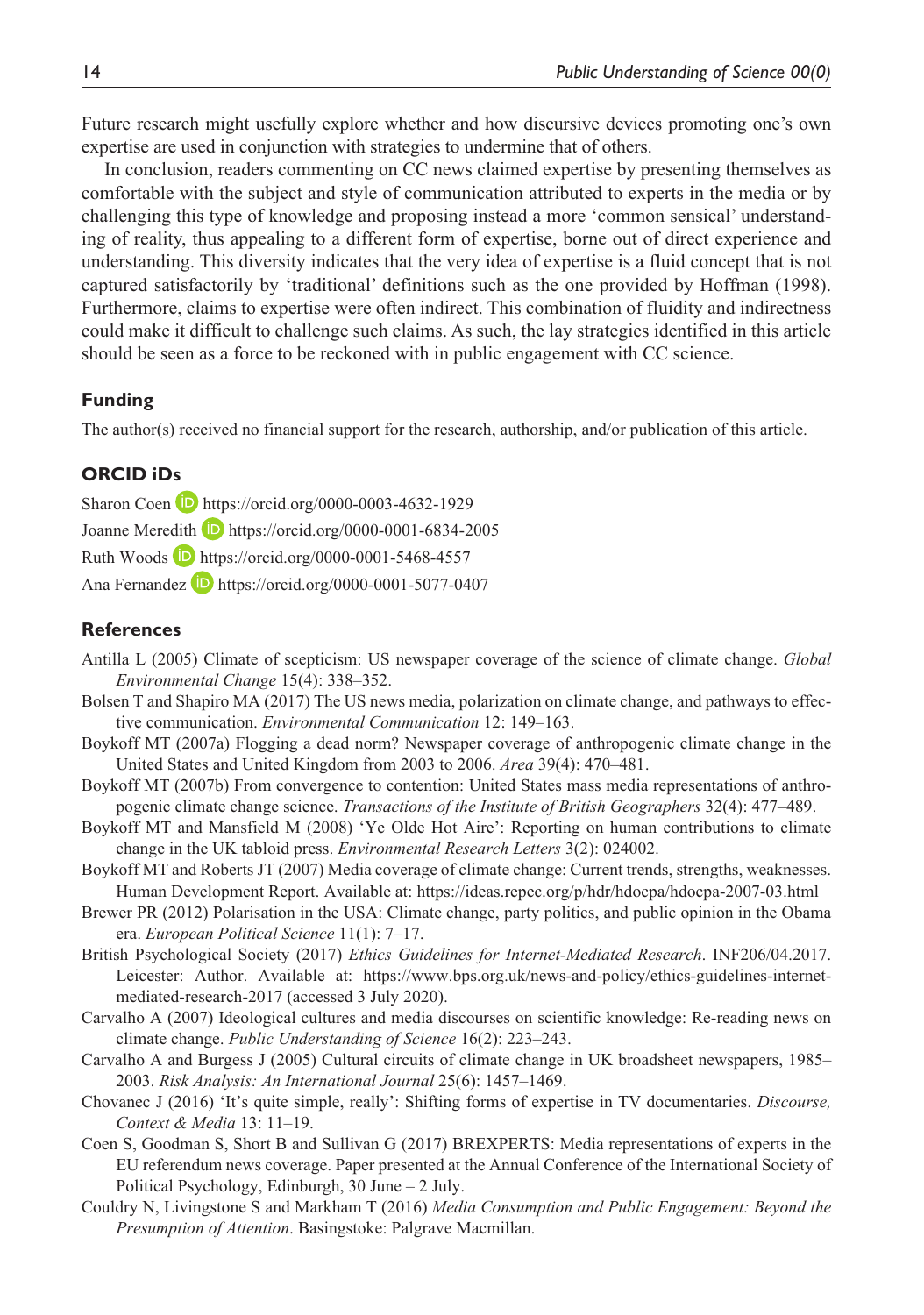- Curran J, Coen S, Soroka S, Aalberg T, Hayashi K, Hichy Z, et al. (2014) Reconsidering 'virtuous circle' and 'media malaise' theories of the media: An 11-nation study. *Journalism* 15(7): 815–833.
- Demetrio D (2014) IPCC report: 'No one will be untouched by climate change'. *The Telegraph*, 31 March. Available at: [http://www.telegraph.co.uk/news/earth/environment/climatechange/10733764/IPCC](http://www.telegraph.co.uk/news/earth/environment/climatechange/10733764/IPCC-report-No-one-will-be-untouched-by-climate-change.html)[report-No-one-will-be-untouched-by-climate-change.html](http://www.telegraph.co.uk/news/earth/environment/climatechange/10733764/IPCC-report-No-one-will-be-untouched-by-climate-change.html) (accessed 20 November 2014).
- Doulton H and Brown K (2009) Ten years to prevent catastrophe? Discourses of climate change and international development in the UK press. *Global Environmental Change* 19(2): 191–202.
- Edwards D (1998) The relevant thing about her: Social identity categories in use. In: Antaki C and Widdicombe S (eds) *Identities in Talk*. London: SAGE, pp. 15–33.
- Edwards D and Potter J (1992) *Discursive Psychology*, vol. 8. London: SAGE.
- Edwards D and Potter J (2005) Discursive psychology, mental states and descriptions. In: te Molder H and Potter J (eds) *Conversation and Cognition*. Cambridge: Cambridge University Press, pp. 241–259.
- Epstein PR (2001) Climate change and emerging infectious diseases. *Microbes and Infection* 3(9): 747–754.
- Eriksson G and Thornborrow J (2016) Mediated forms of ordinary expertise. *Discourse, Context & Media* 13(part A): 1–3.
- Farr RM (1993) Common sense, science and social representations. *Public Understanding of Science* 2(3): 189–204.
- Farrington-Darby T and Wilson JR (2006.) The nature of expertise: A review. *Applied Ergonomics* 37(1): 17–32.
- Gilbert GN and Mulkay M (1984) *Opening Pandora's Box: A Sociological Analysis of Scientists' Discourse*. New York, NY: Cambridge University Press.
- Goldenberg S (2014) IPCC report: Climate change felt 'on all continents and across the oceans'. *The Guardian*, 28 March. Available at: [https://www.theguardian.com/environment/2014/mar/28/ipcc-report-climate](https://www.theguardian.com/environment/2014/mar/28/ipcc-report-climate-change-report-human-natural-systems)[change-report-human-natural-systems](https://www.theguardian.com/environment/2014/mar/28/ipcc-report-climate-change-report-human-natural-systems) (accessed 20 November 2014).
- Grundmann R and Scott M (2014) Disputed climate science in the media: Do countries matter? *Public Understanding of Science* 23(2): 220–235.
- Hertzum M (2014) Expertise seeking: A review. *Information Processing & Management* 505(5): 775–795.
- Hoffman RR (1998) How can expertise be defined? Implications of research from cognitive psychology. In: Williams R, Faulkner W and Fleck J (eds) *Exploring Expertise*. London: Palgrave Macmillan, pp. 81–100.
- Hornsey MJ, Harris EA, Bain PG and Fielding KS (2016) Meta-analyses of the determinants and outcomes of belief in climate change. *Nature Climate Change* 6(6): 622–626.
- IPCC (n.d.) About the IPCC. Available at:<https://www.ipcc.ch/about/>(accessed 3 July 2020)
- Jaspal R, Nerlich B and Koteyko N (2013) Contesting science by appealing to its norms: Readers discuss climate science in the Daily Mail. *Science Communication* 35: 383–410.
- Kahan D (2014) *What You 'Believe' About Climate Change Doesn't Reflect What You Know, It Reflects 'Who You Are'*. Available at: [http://www.culturalcognition.net/blog/2014/4/23/what-you-believe-about](http://www.culturalcognition.net/blog/2014/4/23/what-you-believe-about-climate-change-doesnt-reflect-what-yo.html)[climate-change-doesnt-reflect-what-yo.html](http://www.culturalcognition.net/blog/2014/4/23/what-you-believe-about-climate-change-doesnt-reflect-what-yo.html) (accessed 3 July 2020).
- Kahan DM, Peters E, Wittlin M, Slovic P, Ouellette LL, Braman D, et al. (2012) The polarizing impact of science literacy and numeracy on perceived climate change risks. *Nature Climate Change* 2(10): 732–735.
- Koteyko N, Jaspal R and Nerlich B (2013) Climate change and 'climategate' in online reader comments: A mixed methods study. *The Geographical Journal* 179: 74–86.
- Kruvand M (2012) 'Dr. Soundbite' The making of an expert source in science and medical stories. *Science Communication* 34(5): 566–591.
- Lee EJ and Jang YJ (2010) What do others' reactions to news on Internet portal sites tell us? Effects of presentations format and readers' need for cognition on reality perception. *Communication Research* 37(6): 825–846.
- Livingstone S and Lunt PK (1994) *Talk on Television: The Critical Reception of Audience Discussion Programs*. London: Routledge.
- Meredith J and Potter J (2014) Conversation analysis and electronic interactions: Methodological, analytic and technical considerations. In: Lim HL and Sudweeks F (eds) *Innovative Methods and Technologies for Electronic Discourse Analysis*. Hershey: IGI Global, pp. 370–393.
- Moscovici S (1981) On social representations. In: Forgas J (ed.) *Social Cognition: Perspectives on Everyday Understanding*, vol. 8. London: Academic Press, pp. 181–209.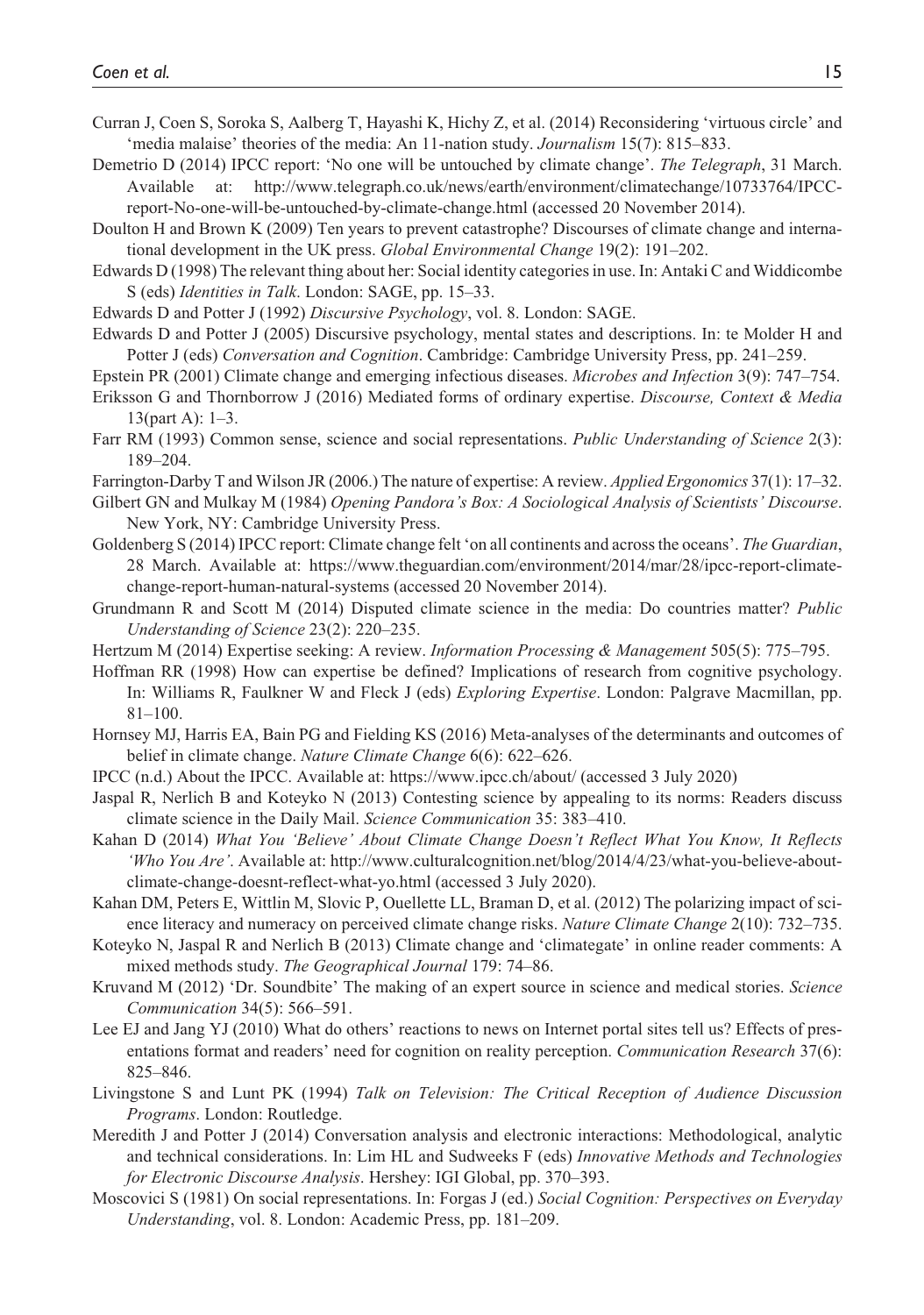- Nerlich B (2010) 'Climategate': Paradoxical metaphors and political paralysis. *Environmental Values* 14(9): 419–442.
- Nichols T (2017) *The Death of Expertise: The Campaign against Established Knowledge and Why It Matters*. New York, NY: Oxford University Press.
- Painter J and Gavin NT (2016) Climate skepticism in British Newspapers, 2007–2011. *Environmental Communication* 10(4): 432–452.
- Park N and Lee ML (2007) Effects of online news forum on corporate reputation. *Public Relations Review* 33(3): 346–348.
- Patrona M (2016) Citizens as experts in a Greek political audience discussion program. *Discourse, Context & Media* 13: 51–60.
- Phillips D, Curtice J, Phillips M and Perry J (2018) *British Social Attitudes: The 35th Report*. London: The National Centre for Social Research. Available at: [https://www.bsa.natcen.ac.uk/media/39251/bsa35\\_](https://www.bsa.natcen.ac.uk/media/39251/bsa35_climate_change.pdf) climate change.pdf (accessed 3 June 2020).
- Potter J (1996) *Representing Reality: Discourse, Rhetoric and Social Construction*. London: SAGE.
- Potter J (2010) Discursive psychology and the study of naturally occurring talk. In: Silverman D (ed.) *Qualitative Research: Issues of Theory, Method and Practice*. London: SAGE, pp. 187–207.
- Potter J and Edwards D (2001) Discursive social psychology. In: Robinson WP and Giles H (eds) *The New Handbook of Language and Social Psychology*. London: John Wiley & Sons, pp. 103–118.
- Potter J and Hepburn A (2008.) Discursive constructionism. In: Holstein JA and Gubrium JF (eds) *Handbook of Constructionist Research*. New York, NY: Guilford Press, pp. 275–293.
- Rapley M, McCarthy D and McHoul A (2003) Mentality or morality? Membership categorization, multiple meanings and mass murder. *British Journal of Social Psychology* 42(3): 427–444.
- Sacks H (1992) *Lectures on Conversation* (ed. Gail Jefferson). Cambridge, MA: Blackwell Publishers.
- Santos J and Feygina I (2017) Responding to climate change skepticism and the ideological divide. *Michigan Journal of Sustainability* 5(1): 5–23.
- Schoenfeld AC, Meier RF and Griffin RJ (1979) Constructing a social problem: The press and the environment. *Social Problems* 27(1): 38–61.
- Seinfeld JH and Pandis SN (2016) *Atmospheric Chemistry and Physics: From Air Pollution to Climate Change*: John Wiley & Sons.
- Slovic P (2000) *The Perception of Risk*. London, UK: Earthscan.
- Smith EK and Mayer A (2019) Anomalous anglophones? Contours of free market ideology, political polarization, and climate change attitudes in English-speaking countries, Western European and post-Communist states. *Climatic Change* 152: 17–34.
- Stokoe E (2012) Moving forward with membership categorization analysis: Methods for systematic analysis. *Discourse Studies* 14(3): 277–303.
- Stokoe E and Edwards D (2007) 'Black this, black that': Racial insults and reported speech in neighbour complaints and police interrogations. *Discourse & Society* 18(3): 337–372.
- Tiffen R, Jones PK, Rowe D, Aalberg T, Coen S, Curran J, et al. (2014) Sources in the news: A comparative study. *Journalism Studies* 15(4): 374–391. <https://doi.org/10.1080/1461670X.2013.831239>
- Union of Concerned Scientists (1997) World scientists' call for action at the Kyoto climate summit. Available at: <https://www.ucsusa.org/resources/world-scientists-call-action-kyoto-climate-summit>
- Versteeg W, te Molder H and Sneijder P (2018) 'Listen to your body': Participants' alternative to science in online health discussions. *Health* 22(5): 432–450.
- Westervelt DM, Horowitz LW, Naik V, Tai APK, Fiore AM and Mauzerall DL (2016) Quantifying PM2. 5-meteorology sensitivities in a global climate model. *Atmospheric Environment* 142: 43–56.
- Wiggins S (2016) *Discursive Psychology: Theory, Method and Applications*. London: SAGE.
- Woods R, Coen S and Fernández A (2018) Moral (dis) engagement with anthropogenic climate change in online comments on newspaper articles. *Journal of Community & Applied Social Psychology* 28(4): 244–257.
- Woods R, Fernández A and Coen S (2012) The use of religious metaphors by UK newspapers to describe and denigrate climate change. *Public Understanding of Science* 21(3): 323–339.